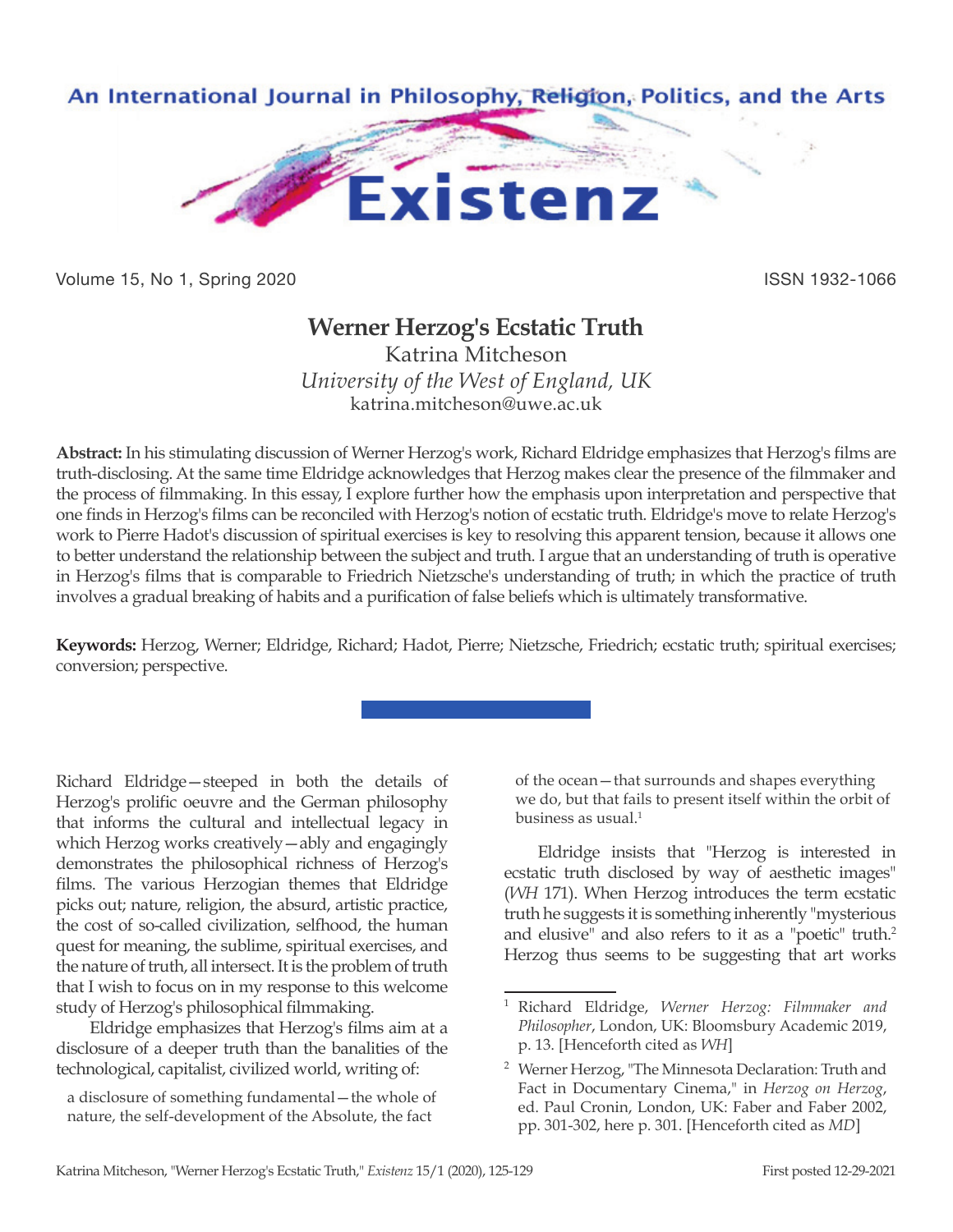or aesthetic experience can reveal a truth that is not otherwise articulable or available to the spectator, but what this involves he leaves obscure. Cinema's ecstatic truth, or "deeper stratum of truth" as Herzog also describes it, lies in contrast to the "accountant's truth," which Herzog maintains is of no interest to him.<sup>3</sup> To speak of a deeper truth relies on such a contrast, it implies that there is a something which eludes our existing approach to truth. A clue to what this deeper truth might be is in the many examples, which Eldridge describes in his book, of how Herzog's films linger on the power and chaos of nature and evoke that which cannot be captured in culturally coded imagery. The presence of the sublimity of nature in Herzog's films, such as the immensity of the Amazon or the force of a rapid, when combined with his claim that art works can possess a deeper truth, put one in mind of Arthur Schopenhauer's understanding of world as will, as the violent truth underlying the world of representation or particulars.4 On this basis one could construe Herzog's ecstatic truth as Schopenhauer's will; a blind striving that can only be intimated through aesthetic experience and is not reducible to representational terms.

Herzog's own films, however, complicate this reading. While Herzog suggests that art can give one insight into a more fundamental truth, which contrasts to or is obscured by a truth that one can grasp in language and codes of representation, there is also in Herzog's work the clear presence of the filmmaker's art and the activity of representation. The spectator might be powerfully moved if one gives oneself up to his images, but I do not think the viewer is entirely lost in the rapids in *Aguirre, the Wrath of God* (1972) or in the drift of the clouds in *Nosferatu* (1979), thus one is neither experiencing Schopenhauer's departicularized idea of rapids, nor that one is unified with the clouds. Certainly, when taking any one of the films as a whole, the spectator is always pulled back to an awareness of oneself as a viewer and of Herzog as a director who is imposing a recognizable style on his films. To encounter his images does not, I think, involve a loss of self or a transcendence of the particular. Neither the filmmaker,

<sup>3</sup> Werner Herzog, "Fact and Truth, " in *Herzog on Herzog*, ed. Paul Cronin, London, UK: Faber and Faber 2002, pp. 238-272, here p. 240. [Henceforth cited as *FT*]

nor the viewer disappear—the latter being a criterion of aesthetic contemplation for Schopenhauer (*WWR* 195- 212).

Eldridge's discussion of Herzog is sensitive to this aspect of Herzog's films. Agreeing with Roger Hillman's comments on Herzog's imposition of voice-over in place of characters' speech, Eldridge notes the presence of Herzog as filmmaker in his work (*WH* 23). Eldridge also refers to Alan Singer who goes even further than that by suggesting that through techniques such as tracking shots or the presence of the camera Herzog's films reveal the conditions of viewing (*WH* 33-4). This aspect of Herzog's filmmaking is also what struck me previously, when I used Herzog's work as an exemplar of clear signaling of interpretation, in order to help explore the problem of how to understand Friedrich Nietzsche's mature perspectivism.<sup>5</sup> In using Herzog in this way, I never claimed to be describing Herzog's own views on truth rather than employing his films to deepen one's understanding of how the overt presence of perspective, and the use of fictions, can be truthful in Nietzsche's sense, in which perspectives are understood to be inescapable and there is no truth beyond the activity of interpretation. Yet, while I did not see Herzog as himself advancing a Nietzschean perspectivism, my initial experience of Herzog's films was that he is a filmmaker who had no pretense to objectivity, and who asserts his own perspective into the narrative; this is why his films had and have an appeal to me as a vehicle for understanding what a perspectival truth could be. Hence, I turned to Herzog's work in order to understand how one can be truthful by presenting, and signaling the presence of perspective, rather than by trying to step out of all perspectives, thereby supporting my claim that Nietzsche's insistence on the inescapability of perspective, most famously argued in *On the Genealogy of Morality* where he claims that, "There is *only* a perspectival seeing, *only* a perspectival 'knowing'," is not a rejection of a truth but a different understanding of truth. $6$ 

Eldridge however, suggests that Singer goes too far in his emphasis on the visibility of construction in Herzog's work, and that the viewer's awareness of the

<sup>4</sup> Arthur Schopenhauer, *The World as Will and Representation*, Volume I, transl. E. F. J. Payne, New York, NY: Dover Publications, 1969. [Henceforth cited as *WWR*]

<sup>&</sup>lt;sup>5</sup> Katrina Mitcheson, "Truth, Autobiography and Documentary: Perspectivism in Nietzsche and Herzog," *Film-Philosophy* 17/1 (December 2013), 348-366.

<sup>6</sup> Friedrich Nietzsche, *On the Genealogy of Morality*, transl. Carol Diethe, New York, NY: Cambridge University Press 2002, p. 87.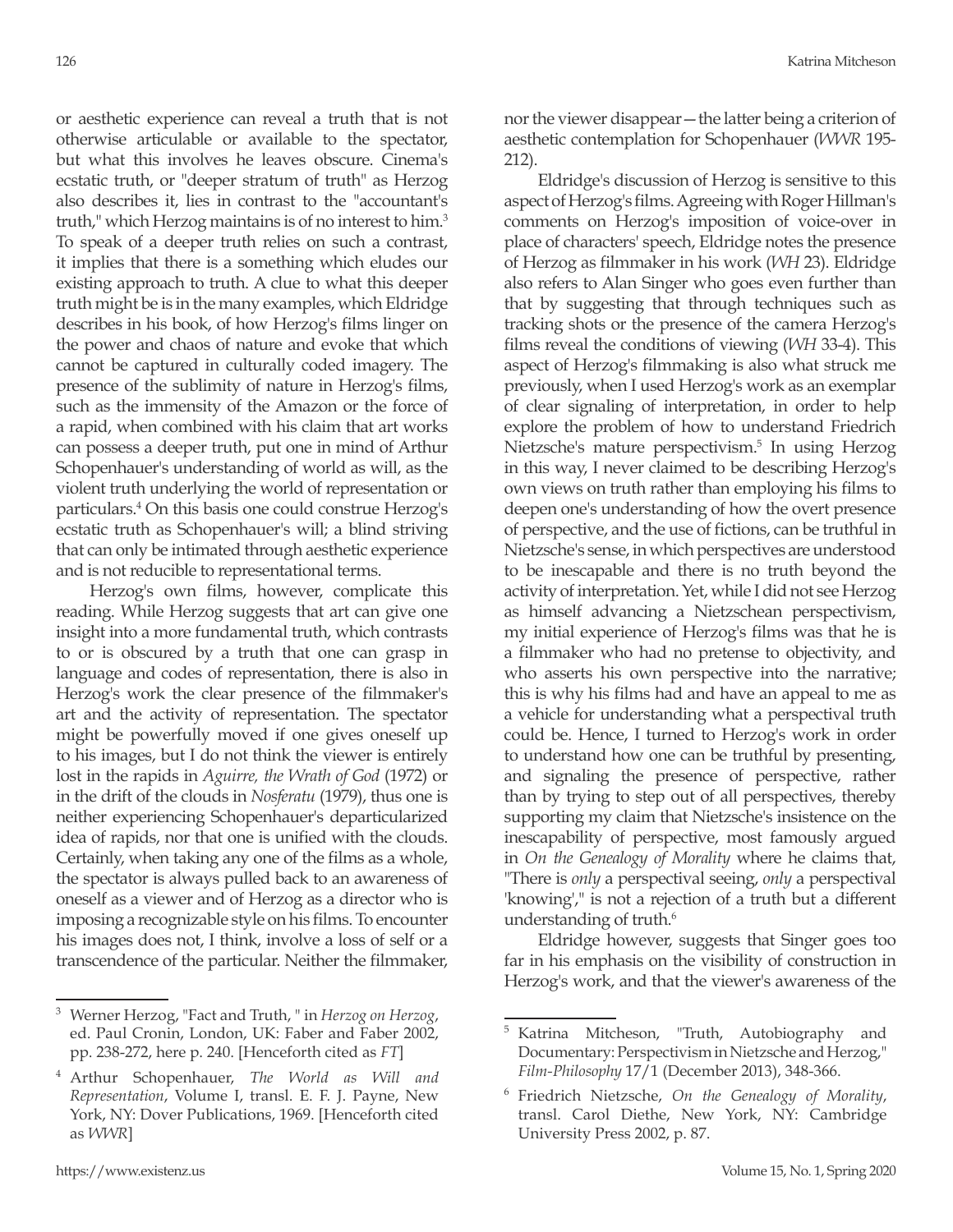processes of construction does not prevent disclosure of something beyond this construction (*WH* 35). In the light of Eldridge's criticism of Singer's reading of Herzog and his putting the emphasis instead on the possibility that Herzog's films offer a disclosure of truth, I want to revisit what might be seen as a tension. If Herzog's presence as a filmmaker is so overt how does one square this with the idea of a deeper truth that his films may reveal? I find myself wondering why I saw in Herzog a source for exploring perspectival truth, despite his own statements on the pursuit of ecstatic truth, and his tendencies toward romantic imagery and sublime subject matters.

Eldridge is right in emphasizing that Herzog is interested in truth, a truth that transcends a coded and mechanized world. But I think the way in which construction is signaled in his films also has to be brought into dialogue with this goal. The extent to which Herzog imposes his own voice, whether in his own voice-overs, by scripting what his protagonists say, for instance in his interviews with Dieter Dengler,<sup>7</sup> or by inventing quotes, for example by attributing his own words to Pascal (*WH* 54), is something which has to be incorporated into one's account of the deeper truth Herzog says he believes his films can express. Following Richard Wollheim, Eldridge briefly suggests that "both forms of awareness are aspects of the same experience," that is, the spectators can be aware of both the construction of the filmic image and of what this image presents and discloses to them (*WH* 35). But I would be very keen to see how Eldridge might unpack this further. How does Eldridge think that the self-signaling film techniques that have been pointed to by Singer, work with or contribute to the possibility of the experience of a deeper or ecstatic truth? What does Eldridge think Herzog's strong presence as a filmmaker in his own films says about how we should understand the disclosure of a deeper or ecstatic truth that he has emphasized in his account of Herzog's work?

Herzog goes far beyond merely signaling to the viewers that they are watching a film through camera techniques; this is evidenced by his documentaries which are explicitly and unashamedly interpretative. While Herzog's statements on ecstatic truth and his focus on the striving found in nature suggest that his idea of cinematic truth is most akin to Schopenhauer's will, or to the Dionysian truth evoked in Nietzsche's early work, *The Birth of Tragedy*, in which the influence of Schopenhauer looms large, the overt interpretation present in Herzog's films has an affinity with Nietzsche's mature perspectivism. Hence, one must not be too quick to reduce Herzog's understanding of truth to the contrast between representation and a deeper reality that is present in Schopenhauer and arguably also in the early Nietzsche. Rather, one may find a more complex view of truth in Herzog's films, such as the one which Nietzsche grapples with in his late work. Nietzsche's mature philosophy may thus help one to elucidate what Herzog means by ecstatic truth and how his films contribute to a philosophical understanding of truth just as I have previously argued Herzog's films help one understand Nietzsche.

Given the strong presence of interpretation in Herzog's work, what he intends by ecstatic truth, cannot be the kind of stripping away of interpretation that Nietzsche mocks in his mature discussions of truth. For Herzog, truth is reached "through fabrication and imagination and stylization" (*MD* 301). Clearly then, Herzog's ecstatic truth is not the cold, depersonalized enquiry of "the objective spirit" of the scholars and scientists who Nietzsche mocks.<sup>8</sup> Nor is it, as Eldridge notes, a transcendental standpoint (*WH* 25). If Herzog's films allow one to see the world in a way that breaks the everyday habits of viewing, it is not by pretending to see the world from nowhere. Hence, I suggest that for Herzog as for Nietzsche, escaping socially mandated perspectives is not a matter of attempting to expose a reality that stands apart from the multiple perspectives through which one interprets the world. Rather, having recognized that interpretation is inescapable and purified oneself from the delusion of objectivity, one can aim to expand one's perspectives and inhabit and explore new perspectives.

Indeed, Eldridge at times seems to suggest that the ecstatic truth that one might find in Herzog's films is an inner truth. He draws attention to Herzog's selfdescription of filming "landscapes of the mind" (*WH* 69), and he opens the book's final chapter, chapter four, History, by quoting Herzog's description of civilization as being "a thin layer of ice resting upon a deep ocean

Herzog says of Dengler: "He had to become an actor playing himself. Everything in the film is authentic Dieter, but to intensify him it is all re-orchestrated, scripted, and rehearsed" (*FT* 265).

<sup>8</sup> Friedrich Nietzsche, *Beyond Good and Evil: Prelude to a Philosophy of the Future*, transl. Judith Norman, Cambridge, UK: Cambridge University Press 2002, p. 97. [Henceforth cited as *BGE*]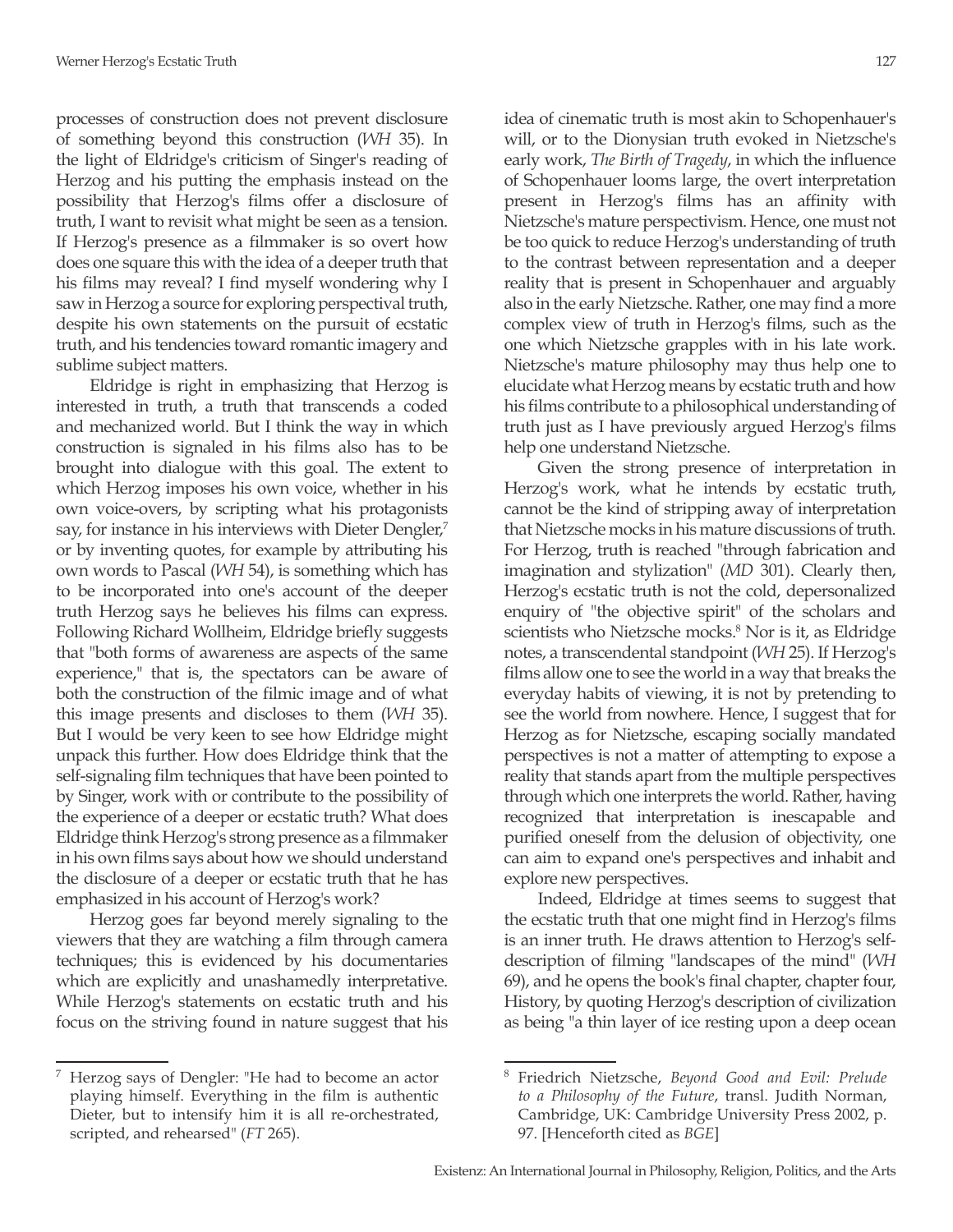of darkness and chaos."<sup>9</sup> This latter quote strongly resonates with Nietzsche's language and, I argue, connects the chaos in nature which Herzog attempts to capture on film with what Nietzsche describes as the "terrible basic text of *homo natura*" (*BGE* 123), which are the drives or wills to power that compete within human beings and which civilized man wants to deny. The notion of an inner truth, indeed the implication that there is a self, and that there is an interior at all, can fall into a trap of essentialism, but it can also be conceived in Nietzschean terms as the denial of any sharp divide between an inner and outer, suggesting a continuum between the active power of interpreting and shaping one's experience and oneself, and the active powers of nature. Such an inner truth is not then a fixed truth or essence, but a description of natural processes. This interpretation of ecstatic truth allows us to connect the constructed aspects of Herzog's filmmaking, the deliberate signaling of his own will and of his active interpretations, with his claim to aim at a deeper truth; we can understand the latter as a truth that challenges our self-understanding as civilized, moral beings.

I find the connection that Eldridge makes between Herzog's films and spiritual exercises as described by Pierre Hadot, to be extremely fruitful; this move helps us to make sense of the idea of Herzog's films as truth disclosing and reconcile the apparent tension with the overt presence of perspective. Eldridge suggests that Herzog is interested in "a conversion of a way of life" (*WH* 117). To understand the connection between the subject's way of life and truth it is useful to turn to Michel Foucault. Foucault takes up Hadot's ideas and suggests that Ancient philosophy was engaged in spirituality because the subject must transform itself in order to access truth, and is, in turn, transformed by it.10 The conversion in one's way of life that Eldridge refers to can thus be aligned with Herzog's quest for ecstatic truth. This move allows one to understand Herzog's concept of ecstatic truth as a truth that can only be arrived at through a process that changes the subject, rather than as a truth that one merely experiences in a fleeting Schopenhauerian moment of aesthetic contemplation—admittedly, the sublime imagery in many of Herzog's films could push one toward this more Romantic interpretation of Herzog's ecstatic truth.

On this interpretation in which ecstatic truth is understood in terms of a spiritual practice, the conversion of the subject, allowing one to access the truth, is achieved gradually, through hard work, repetition, and exercises. This notion of spiritual exercises, which affect the subject, allows one to understand how one can undergo a profound shift in how one views the world while still seeing it from a perspective or perspectives. In the context of spirituality the shift in viewing, in comprehending, is the achievement, of a perspectival shift, or as Foucault would put it, a shift in the subject's being (*HS* 29). One changes and expands rather than going beyond one's perspectives. Building upon a remark made by Nietzsche, Eldridge conjectures that the following idea accurately describes Herzog's viewpoint:

We stand in need of finding ourselves—of a radical reorientation of our thoughts, feelings, perceptions, and interests— rather than in need of more piecemeal reforms within accepted frameworks of orientation and concern. [*WH* 172]

This suggests an affinity between the heroes of Herzog's films and the solitary wanderer of Nietzsche's texts. The journey may be arduous and gradual but the reforms will require stepping out of existing social frameworks; the resulting shift in perspective will thus be radical. Eldridge notes that one can find characters in both Herzog's documentaries and fiction films who are estranged from ordinary life, and who fail or refuse to fit into society (*WH* 129). While the capacity for solitude is according to Nietzsche a characteristic of genuine free spirits and future philosophers who will be "researchers to the point of cruelty, with unmindful fingers for the incomprehensible, with teeth and stomachs for the indigestible" and as such will be "born, sworn, jealous friends of solitude" (*BGE* 42).

Both Herzog, and Nietzsche speak of revelatory moments, Eldridge quotes Herzog's account of his encounter with ten thousand windmills in the Lasithi Plateau (*WH* 29-30), while Nietzsche infamously, by his own account, while walking in the Swiss mountains in Sils Maria, was struck suddenly with the thought of the Eternal Return. Both Nietzsche and Herzog also spurn religion as a source for acquiring truth. Eldridge notes that Herzog's own interest in religion

<sup>9</sup> Werner Herzog, *A Guide for the Perplexed: Conversations with Paul Cronin*, ed. Paul Cronin, London, UK: Faber & Faber 2014, p. 5, quoted in *WH* 167.

<sup>10</sup> Michel Foucault, *The Hermeneutics of the Subject: Lectures at the Collège de France 1981–1982*, transl. Graham Burchell, New York, NY: Picador 2005, p. 15. [Henceforth cited as *HS*]